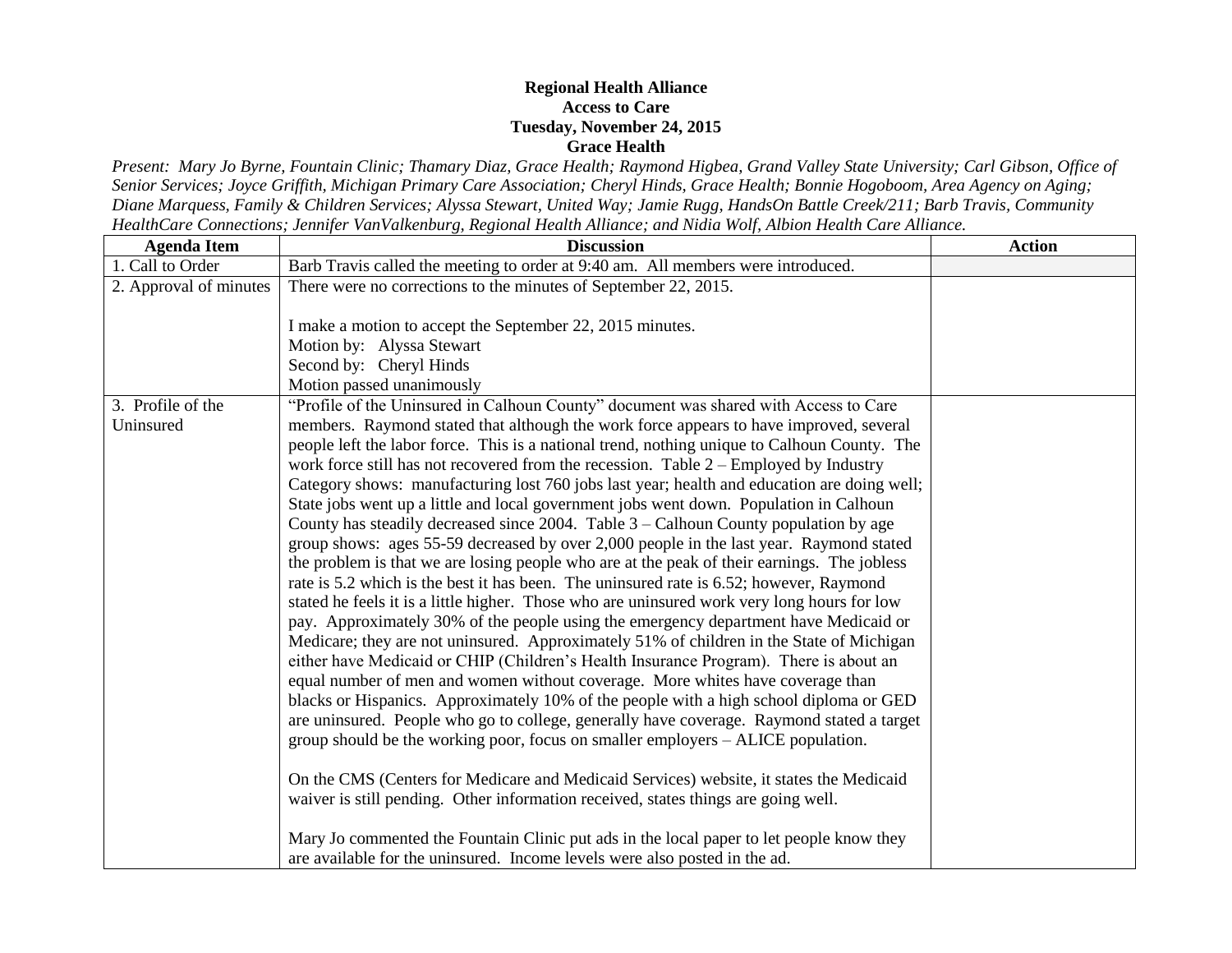| <b>Agenda Item</b> | <b>Discussion</b>                                                                             | <b>Action</b>                       |
|--------------------|-----------------------------------------------------------------------------------------------|-------------------------------------|
| 4. HandsOn 2-1-1   | Jamie Rugg stated 2-1-1 has had a long-standing partnership with LifeCare; however, in        |                                     |
|                    | July 2015, 2-1-1 began a partnership with Gryphon Place in Kalamazoo. This change             |                                     |
|                    | allowed them to streamline some processes, increase capacity and improve quality for          |                                     |
|                    | callers. The Team Leaders on staff are available 24 hours a day, 7 days a week. The           |                                     |
|                    | website, www.my211.org, has the same database that is used when people call 2-1-1. When       |                                     |
|                    | changes are made in the database, it also updates the website. Jamie stated that soon all     |                                     |
|                    | counties will have 2-1-1. The top 3 unmet needs in 2015 are food, electric, and rent. The     |                                     |
|                    | top 5 referrals made are food pantries, electric assistance, VITA Program sites, gas service  |                                     |
|                    | payment assistance, and rent payment assistance. Jamie stated when talking about unmet        |                                     |
|                    | needs, it is important to understand there are several reasons there is an unmet need. There  |                                     |
|                    | are 12 different categories unmet needs can be placed in. The 2-1-1 operators are being       |                                     |
|                    | trained to ensure everyone is reporting unmet needs the same. If people call for a specific   |                                     |
|                    | program and the program is full, 2-1-1 will let them know of other resources available.       |                                     |
|                    | Although people are offered other resources, they may not accept them. If people call         |                                     |
|                    | needing assistance with paying a bill, 2-1-1 talks them through other means/ways they         |                                     |
|                    | might be able to get funds to pay their bill.                                                 |                                     |
| 5. Access to Care  | Community Health Worker Model - There will be a meeting on December 3 to discuss the          | Contact Barb Travis if<br>$\bullet$ |
| Goals              | health worker model and decide on a focus.                                                    | you would like to be                |
|                    |                                                                                               | part of health worker               |
|                    | Community Resources Available - Currently looking at resources available in our               | model meeting.                      |
|                    | community.                                                                                    |                                     |
|                    | High Risk Intervention Team - On hold due to funding.                                         |                                     |
|                    |                                                                                               |                                     |
|                    | Enroll Calhoun - On hold.                                                                     |                                     |
|                    | Community PCP Database – Since the survey is only done once a year, navigators are            |                                     |
|                    | calling provider offices to see if they are taking patients. Do we need to continue doing the |                                     |
|                    | survey? Recommended that this be dropped and that we focus on access for the                  |                                     |
|                    | underinsured. Joyce Griffith of MPCA stated it takes time to find out if a provider is taking |                                     |
|                    | new patients. When working with signing people up for a health plan, she wants to make        |                                     |
|                    | sure people are signed up for the right plan to see a provider. She stated deductibles are a  |                                     |
|                    | problem for some people.                                                                      |                                     |
|                    |                                                                                               |                                     |
|                    | 2016 goals will be discussed and set at the January Access to Care meeting.                   |                                     |